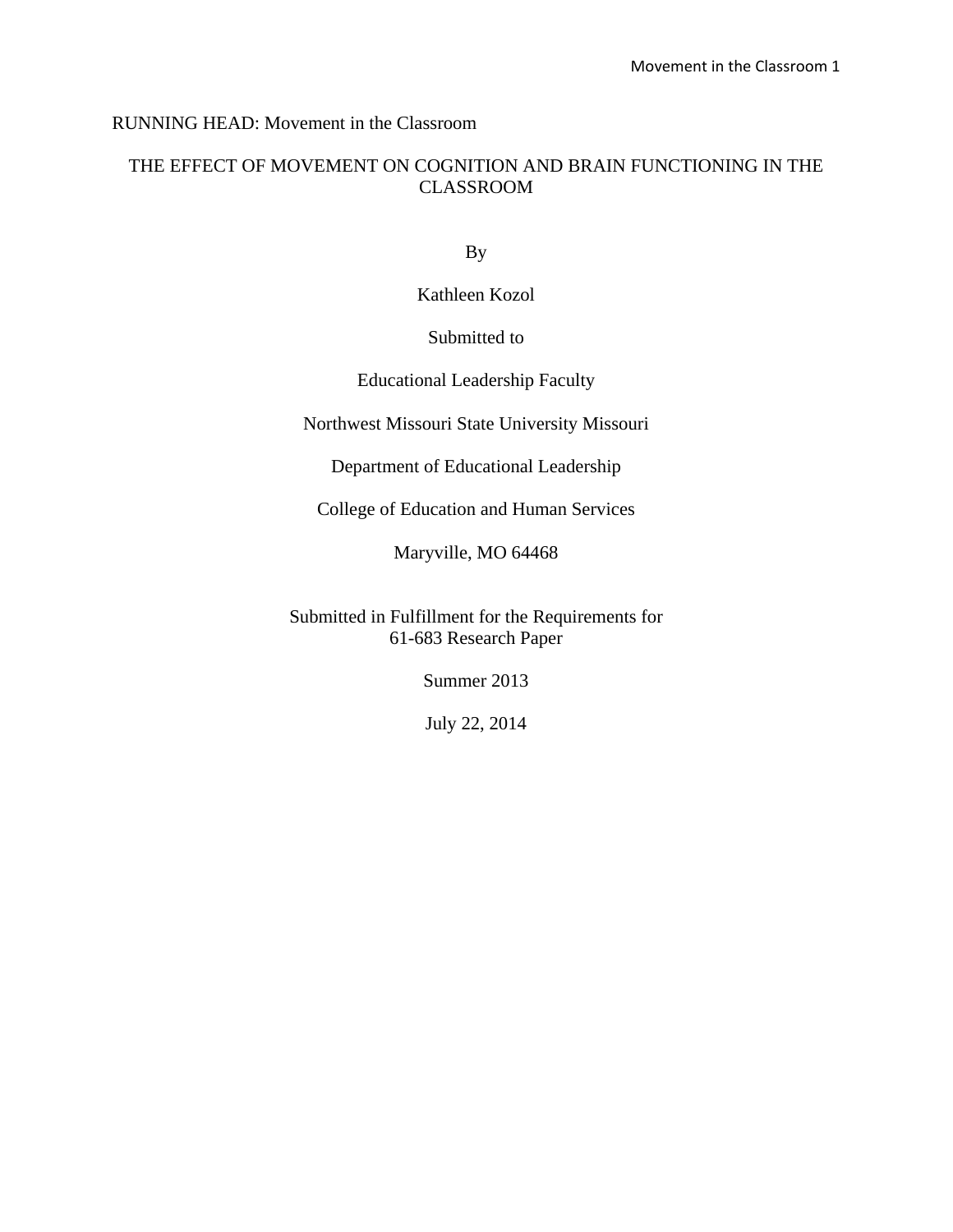#### ABSTRACT

 This study was conducted to find out if there is significant difference between including movement in instruction and not including movement in instruction. Differences in teaching styles and students with varying learning needs should be considered when determining instructional methods. Research supports that movement should be including in instruction to increase student achievement. Findings of this study show that students who receive movement incorporated into their instruction are outperforming students whose instruction does not include movement. The study was conducted using two first grade classrooms. Each class was taught multiple spelling lessons; one class using movement in the instruction and the other using more traditional instructional methods. At the end of the unit, a post-test was administered to the students, and a t-test was used to analyze the results.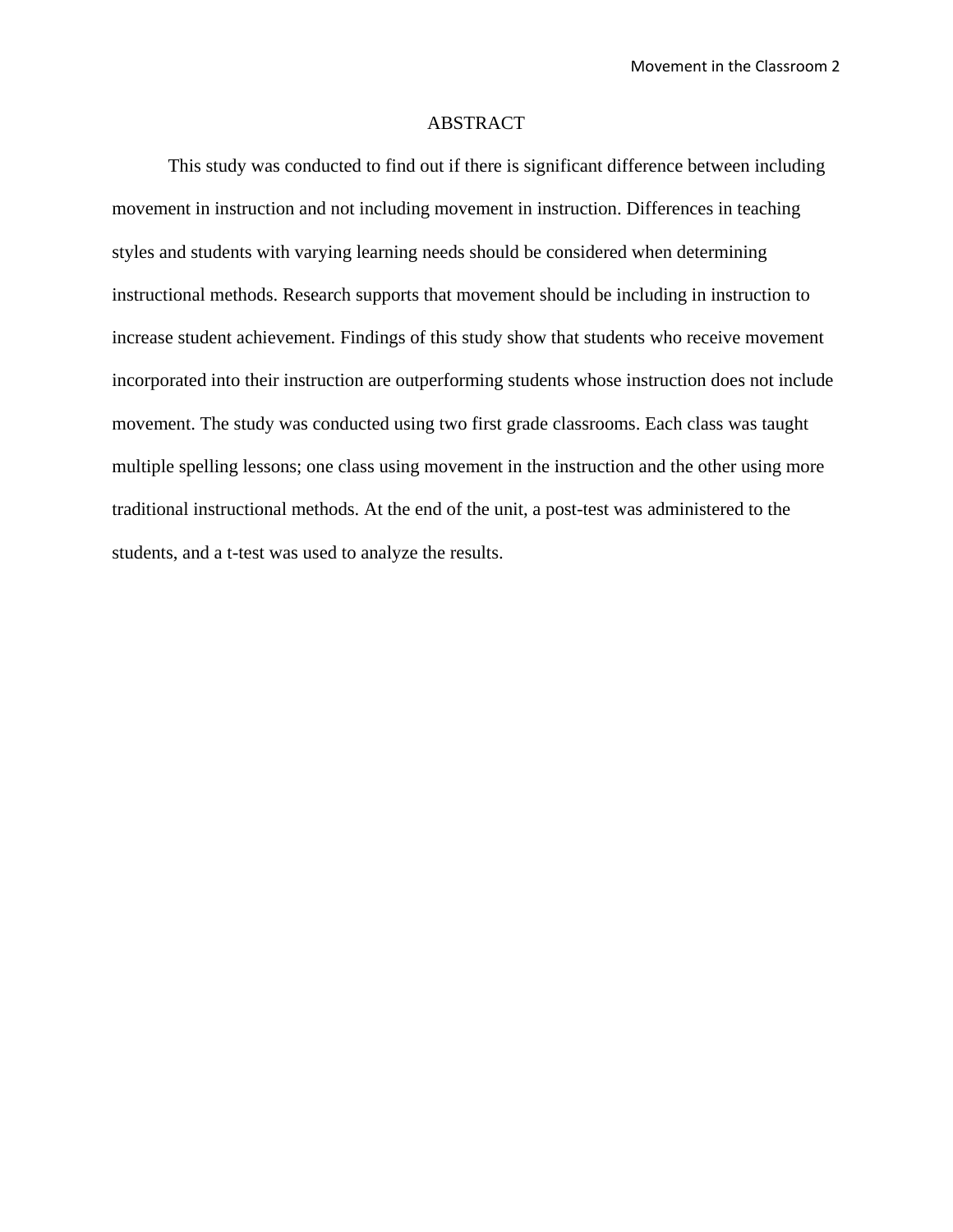### INTRODUCTION

### *Background, issues, and concerns*

Some classroom teachers still employ the practice of students being in their desks all day and the teacher standing at the front of the room talking at the students. After they have finished talking, they then have the student complete a worksheet to show what they learned. For most students, this is not the way they learn best. It is concerning that some teachers do not use what has been identified as best practice in education. Many students need bodily kinesthetic activities incorporated into their day to help them learn best, but this is not always being implemented. *Practice under investigation* 

The practice under investigation is looking at including movement in instruction to improve brain functioning and achievement. There will be an investigation to see if there is significant difference between students who receive instruction that includes movement and those students whose instruction does not include movement.

## *School policy to be informed by study*

Because all students are required to pass the state reading, writing, math, and science standardized tests, instruction should be varied to help maximize student success. If significant increases in scores occur, teachers should continue to add more movement into the school day to help increase memory and cognition.

### *Conceptual underpinning*

Based on Howard Gardner's theory of multiple intelligences, there are several different learning styles that people learn best through. These include linguistic, logical-mathematical, music, spatial, naturalistic, interpersonal, intrapersonal, and bodily kinesthetic. Based on this theory incorporating movement into the classroom should help many students who learn best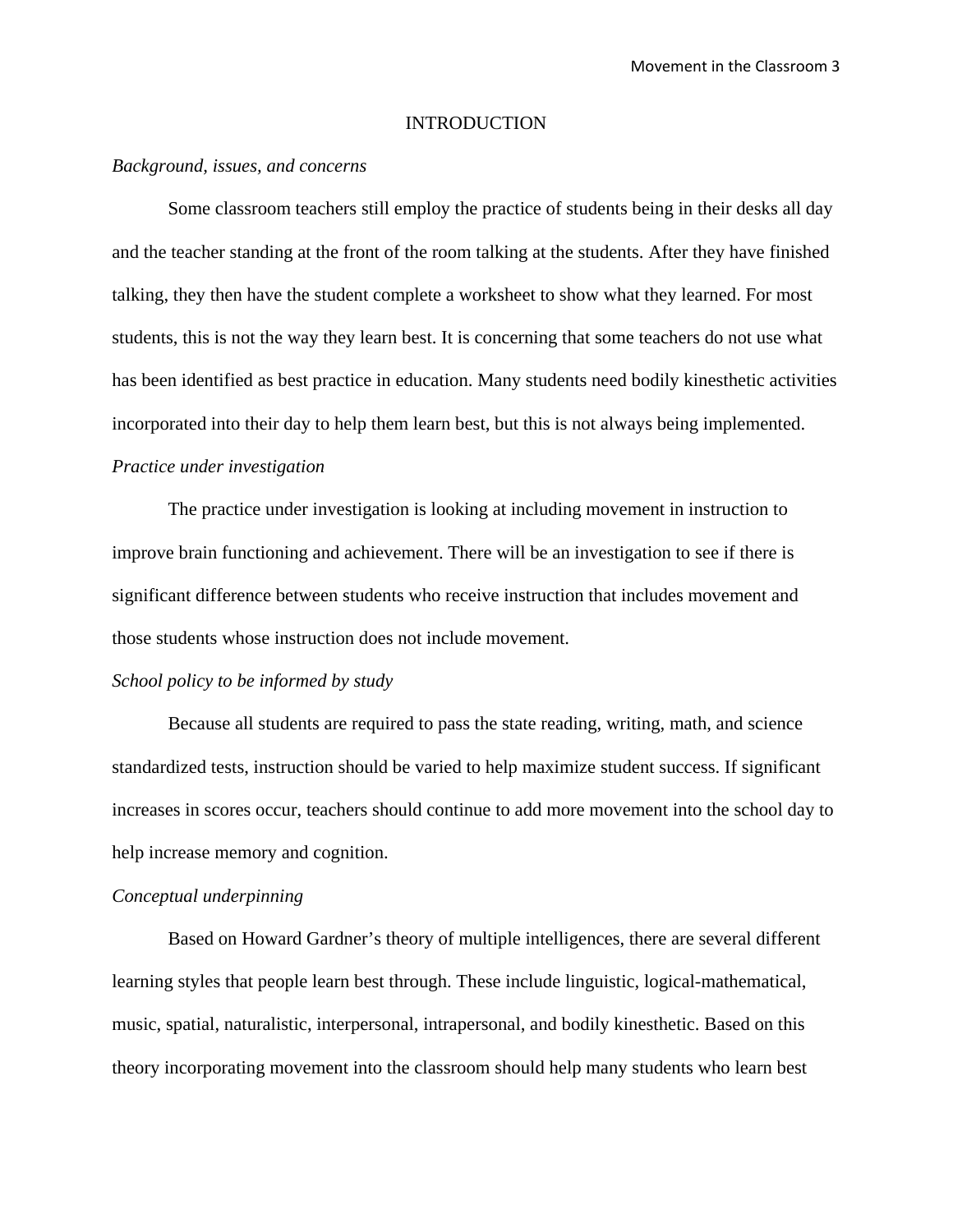through bodily kinesthetic activities improve their achievement. "Exercise creates the optimal environment for neural plasticity, the ability of the brain to change." (Blaydes, 2000, p. 1) Because exercise helps change the brain, new brain cells are formed and connections are made stronger. When someone is physically active, more parts of the brain "light up" or are used. (Blaydes, 2000, p. 1) This allows the brain to remember more because different areas of the brain were functioning while learning was taking place.

# *Statement of the problem*

If there is a significant difference between including movement and not including movement, teachers should be incorporating more movement into their instruction. Some teachers are not incorporating movement into their instruction to help the students who learn best kinesthetically.

### *Purpose of the study*

The purpose of this study is to collect data to find out the answer to the research question, and to see if movement in the classroom will increase a student's achievement.

### *Research question*

Is there a significant difference in achievement between students who have frequent movement in their instruction and students who do not?

#### *Null Hypothesis*

There is no significant difference in achievement between students who have frequent movement in their instruction and students who do not have frequent movement in their instruction.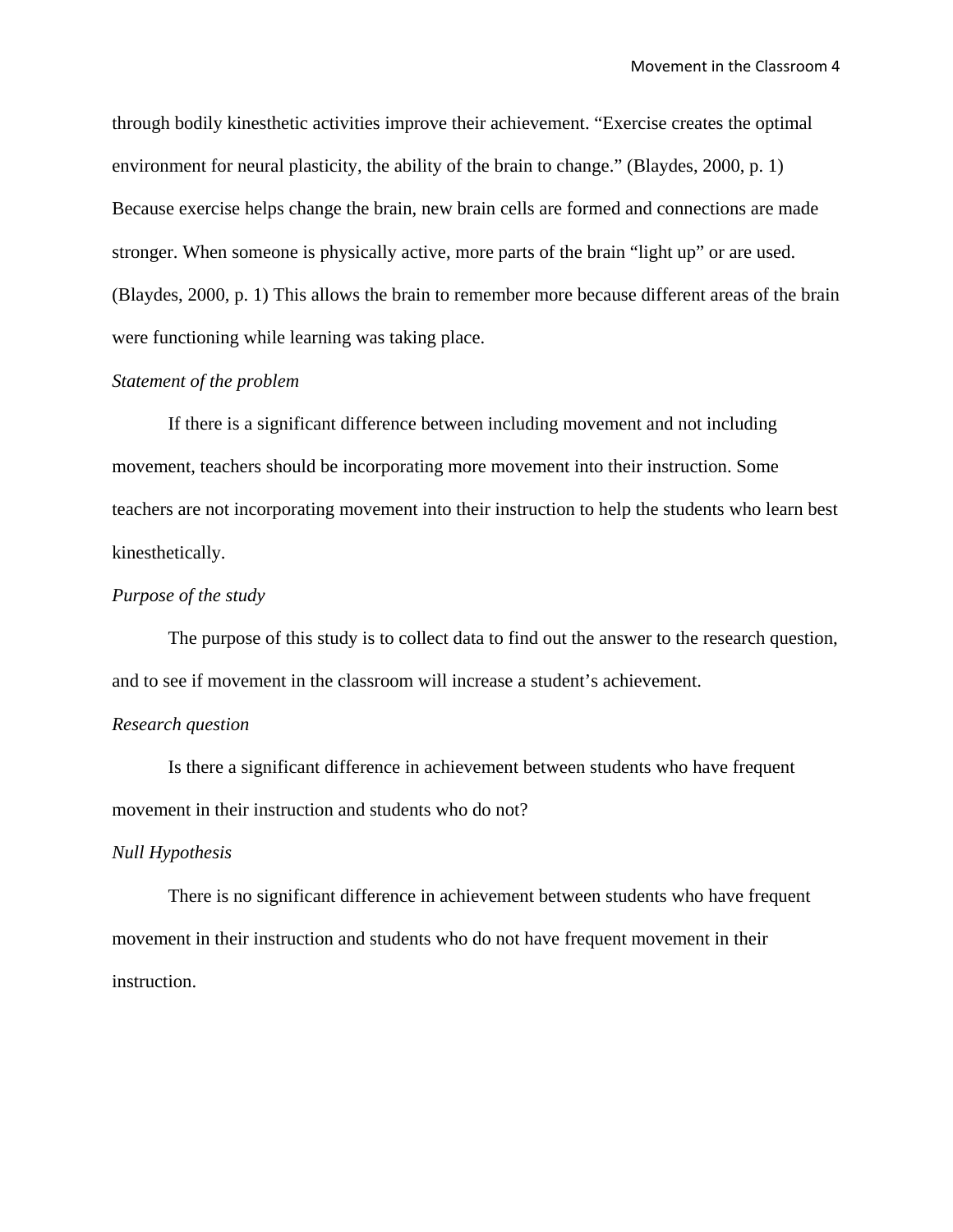## *Anticipated Benefits of the Study*

Gaining insight into whether incorporating more movement into lessons is beneficial or not is an anticipated benefit of this study. In working with students with special needs, teachers are always looking for interventions to help them improve and keep their skills. Finding out if movement does or does not benefit the students in their academic setting will help both teachers and students.

# *Definition of Terms*

Kinesthetic: Learning through using the body and movement.

ADHD: Attention deficit hyperactive disorder

ELL: English language learners

Procedural memory: Unconscious memory of skills and knowing how to do things *Summary*

A study was conducted on the effect of incorporating movement into instruction in the classroom. The study focused on incorporating movement versus not having movement in the lessons. If t-test results indicate that there was a significant difference, movement should be incorporated into instruction more often. Since there are many benefits to moving other than cognition and memory, movement should be incorporated. Also, since many students are bodily kinesthetic learners, it will be important to offer movement as a way to help them learn the material.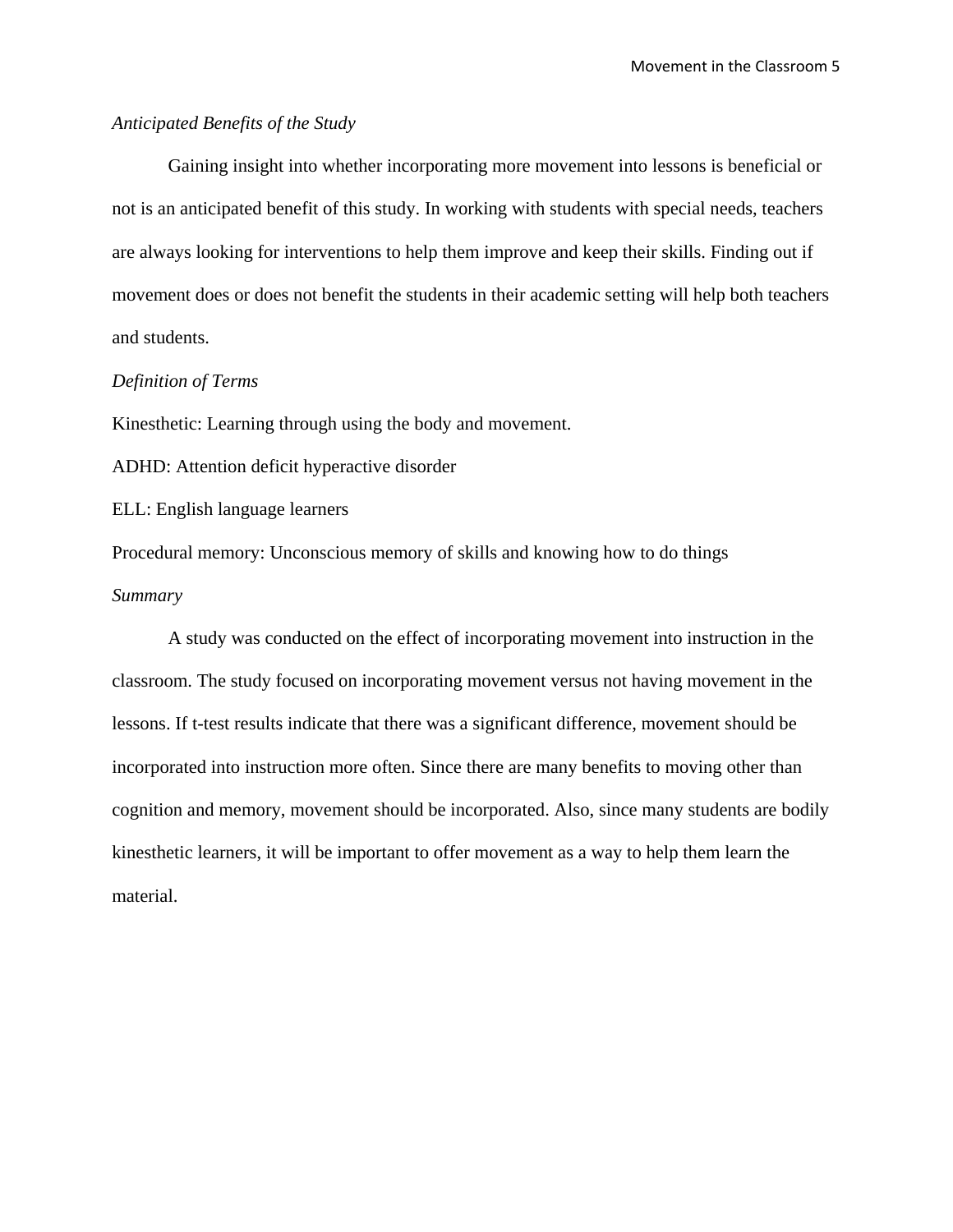#### REVIEW OF LITERATURE

 First Lady Michelle Obama stated "The physical and emotional health of an entire generation and the economic health and security of our nation is at stake" when she was speaking during the launch of Let's Move! initiative (Let's Move!, 2010, p. 1). This initiative encourages all Americans, especially our youth, to get at least 60 minutes of physical activity each day. With this emphasis on physical education there will be effects on students' mental and physical wellbeing. The question must be asked, how are they connected?

 "Bringing movement into the classroom by integrating it into academic subjects can benefit students' minds and bodies." (Reilly, 2012, p. 66) There are many benefits of moving, and these benefits can be integrated into the traditional academic setting. When a person is moving, many parts of the brain are actively used (Blaydes, 2000). The challenge for teachers then becomes how to bring more movement into traditional lessons to increase the amount of brain being used.

 Teachers will resist this change. It is hard enough to teach algebra, let alone incorporate physical activity into the lessons. Moreover the challenge of space becomes an issue. Class sizes continue to rise while the amount of physical space stays the same. Teachers believe that if they let go of the reigns, their classroom will become chaotic and discipline will be compromised.

 There are many physical benefits of exercise and movement. Movement "promotes biological changes in the brain that enhance adaptability and connections between brain cells; this brain activity is necessary for learning as well as for the growth of new brain cells." (Reilly, 2010, p. 63) These changes in the brain are necessary for learning to take place. Jensen (2000) states, "Movement increases heart rate and circulation which often increase performance." (p. 34).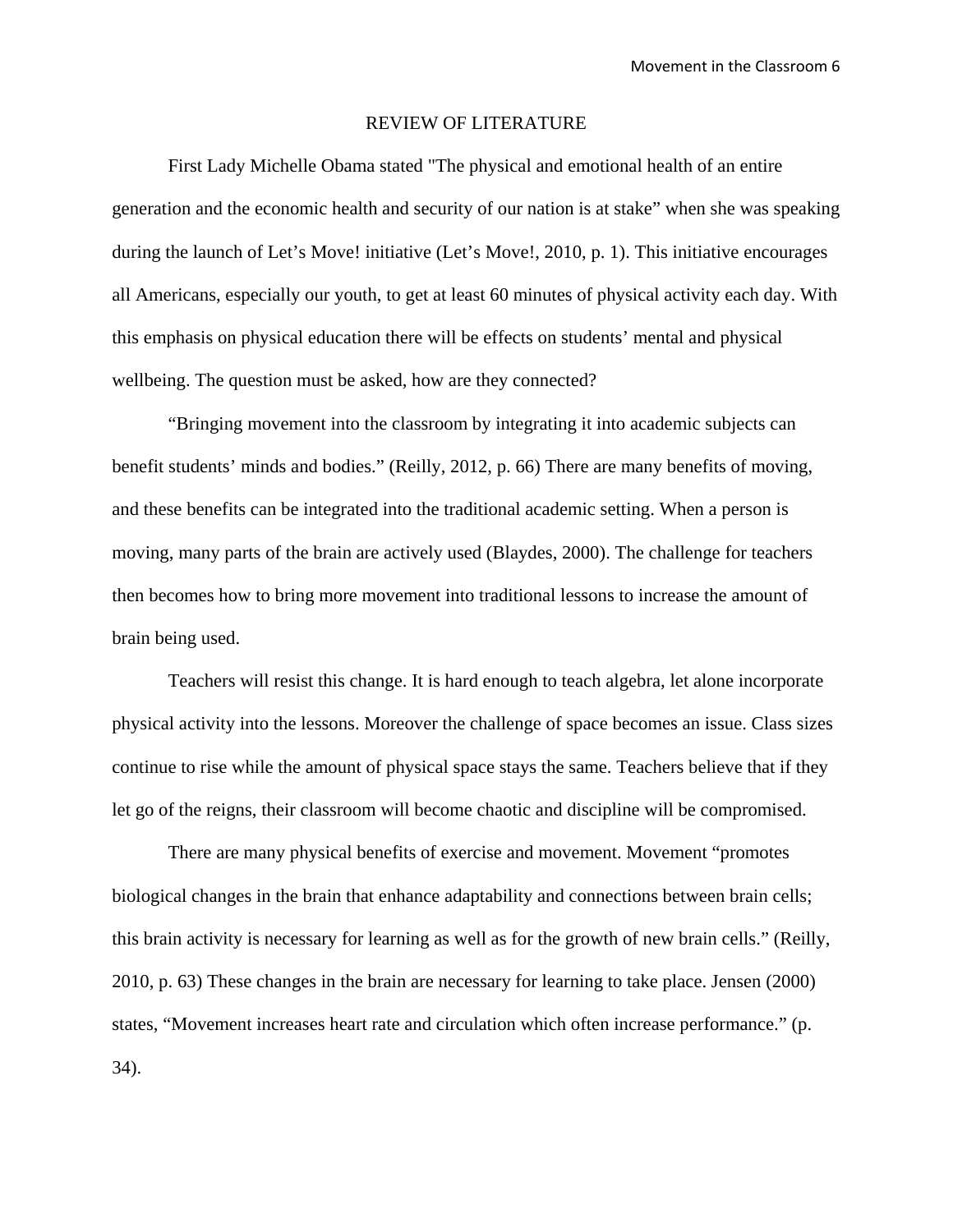It is necessary for students to move. For students' brains to "function optimally and to do their best academically, children generally need regular activity periods." (Reilly, 2000, p. 63) "When students are inactive for periods longer than 20 minutes they experience a drop in glucose and oxygen to the brain, resulting in diminished ability to focus, comprehend, and remember." (Reilly, 2000, p. 63) Jensen (2000) also tells of the negative effects of sitting all day. "The typical student who sits much of the day runs the following risks: poor breathing, strained spinal column and lower back nerves, poor eyesight, and overall body fatigue." (p. 35)

Tate (2010), author of "Worksheets Don't Grow Dendrites: 20 Instructional Strategies That Engage the Brain," also speaks of the effects of movement on memory. She states "When there is a brain-body connection, memory is enhanced." (p. 70). Procedural memory is enhanced when physical movement is involved. Procedural memory is the strongest of all the different types of memory. This is the memory that is used to ride a bike or tie a shoe. "Repeat a movement often enough and that movement becomes a permanent memory" (Tate, 2010, p. 71) Using movement in the classroom has many positive effects.

Movement has a significant impact on student achievement. According to Bladyes, (2000) author of "How Exercise Benefits the Brain," academic performances are improved in the areas of reading, reading comprehension, and math. She also states improved creativity, focus, and problem-solving skills come from movement and exercise. Colleges are encouraging students to have this level of success. Admissions officials want students to who are successful on the fields and courts of competition as well as in the labs and classrooms of academia.

Movement appeals to students at all academic levels. Gifted students accept the challenges of strategy, students with ADHD are able to move without getting into trouble, and ELL students are exposed to new vocabulary and language through interaction with their peers.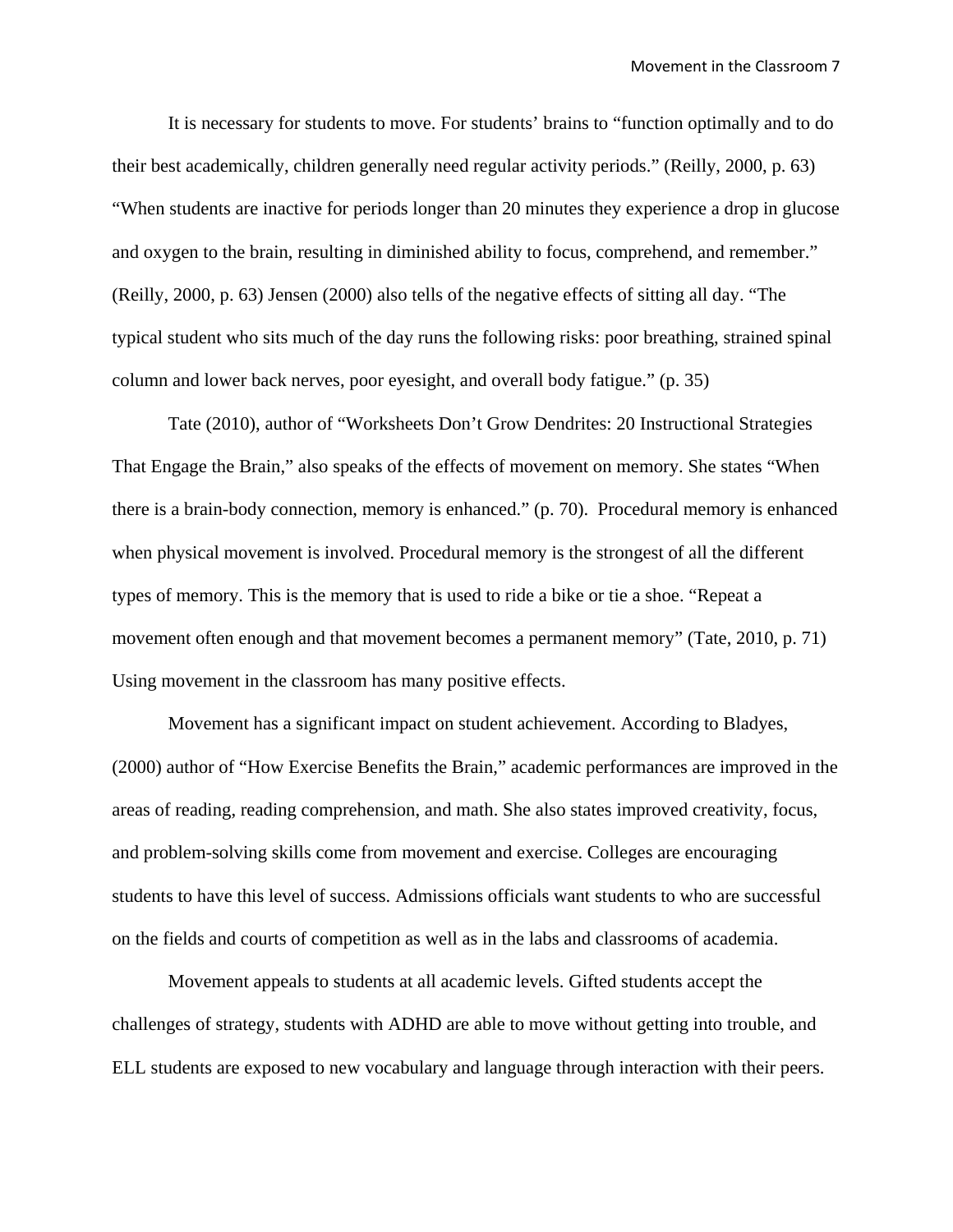Kinesthetic activities like physically making groups to demonstrate multiplication, jumping jacks after reciting sight words, and Kagan's (2009). StandUp-HandUp-PairUp can be used to help students increase their achievement. These exciting ways of learning demand the attention of all types of learners therefore growing their abilities.

"Teachers can rev up their students' brain function and reduce off-task behavior by incorporating simple activities into the regular school day." (Reilly, 2010, p. 64) From the physical effects of increased circulation and brain functioning to the decreased behaviors of students with behavior disorders, movement improves achievement for all students.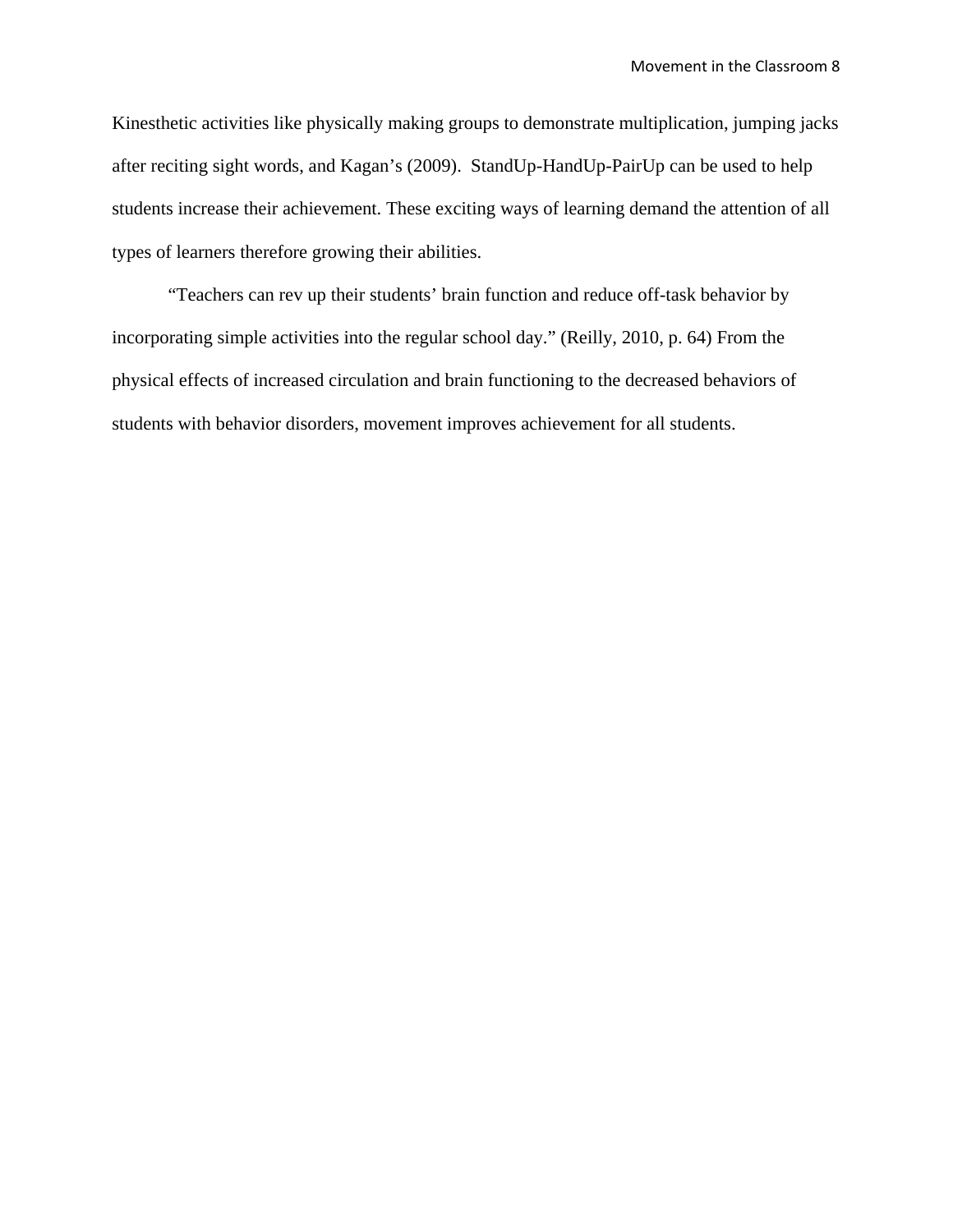#### RESEARCH METHODS

## *Research Design*

A quantitative study was conducted to see if there is a difference between students who receive instruction with movement and without movement. The independent variable was the groups that receive movement. The dependent variable was the student's achievement. If a significant difference is found between the groups, teachers should be informed and movement should be incorporated more frequently in the classroom.

#### *Study Group Description*

The study group for this research consisted of two classes of 14-19 students. One class received movement in their classroom. The other class did not receive movement in the lessons that were taught to them. The students used in the study were from a variety of backgrounds. Of the thirty-three students who were used in the study, there were sixteen girls and seventeen boys. Three of the students receive special education services and eleven students receive ESL services. Several ethnic groups were represented in the group of students. These include Caucasian, three students; African American, eighteen students; Asian (Karen and Burmese), eight students; and Hispanic, four students. 88% of the students receive free or reduced lunch. *Data Collection and Instrumentation* 

Pre-tests and post-tests were used with each group in the study. All students were presented with the pre-test. After the pre-test was been administered, instruction was provided to students. Students in one class received instruction with movement incorporated and students in the other class did not. At the end of the unit of instruction, the post-test was administered. Scores were analyzed to see the effect of movement on achievement. Data from the post-test was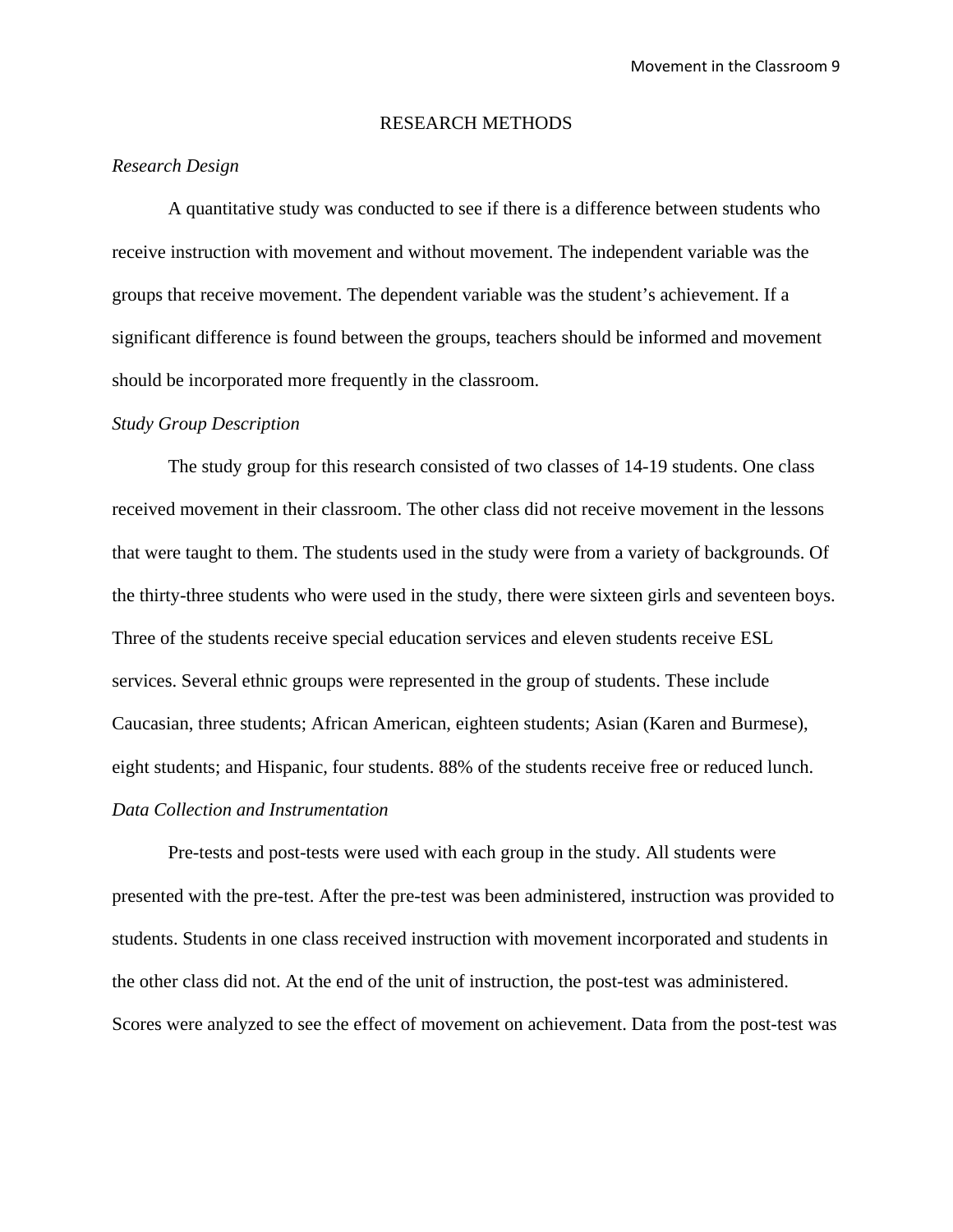used to determine if there was a significant difference between receiving movement and not receiving movement.

#### *Statistical Analysis Methods*

A t-test was calculated using A Statistical Package (ASP) software to determine if there was a significant difference between achievement of the students who received movement in their instruction and those students who did not receive movement in their instruction. The results were broken into two categories: movement and no movement. The mean, mean D, t-test, df, and p-value were concluded from this test. The Alpha level was set at 0.25 to test the null hypothesis: There is no difference in achievement of students who receive movement in their instruction and those who do not receive movement in their instruction.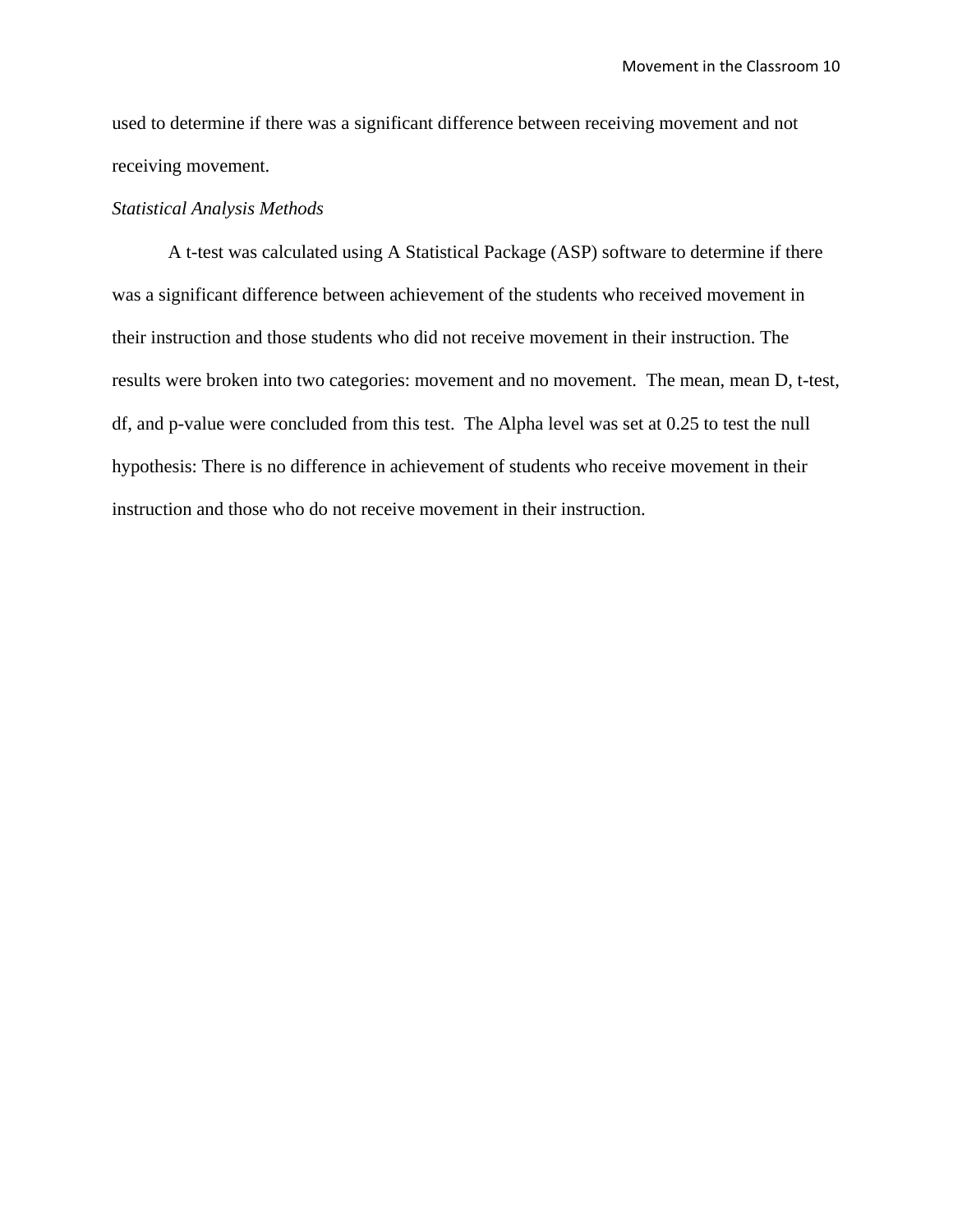#### **FINDINGS**

 A t-test was conducted to conclude whether there was a difference in performance on classroom test performance based on movement in instruction. The following tables, graphs, and charts will depict the organized findings based on the statistical raw data taken in two first grade classrooms in Omaha, Nebraska.

Figure 1

| t-Test Analysis Results for Use of Movement and Test Achievement |  |  |
|------------------------------------------------------------------|--|--|
|------------------------------------------------------------------|--|--|

| Source      | Mean | Mean D | $t$ -test | df | $p$ -value |
|-------------|------|--------|-----------|----|------------|
| Movement    | 9.26 |        |           |    |            |
| No Movement | 7.50 | 1.76   | 2.67      | 31 | 0.12       |
| __<br>$-1$  | ____ |        |           |    |            |

Note: Significant when  $p \le 0.25$ 

Thirty-three first grade students were selected for a study to determine if movement in the classroom effects classroom performance. A test of ten questions was administered to these students. In the classroom that including frequent movement, the mean score was 9.26. The mean score for students who did not receive frequent movement in their instruction was 7.50. The Mean D, or the difference between the two classrooms, was 1.76. The t-test result was 2.67 and the df was 31. The null hypothesis states that there is no significant difference in brain functioning and achievement between students who have frequent movement and students who do not have frequent movement. The null hypothesis is rejected because there is significant difference between the students who received movement in their instruction and those who did not.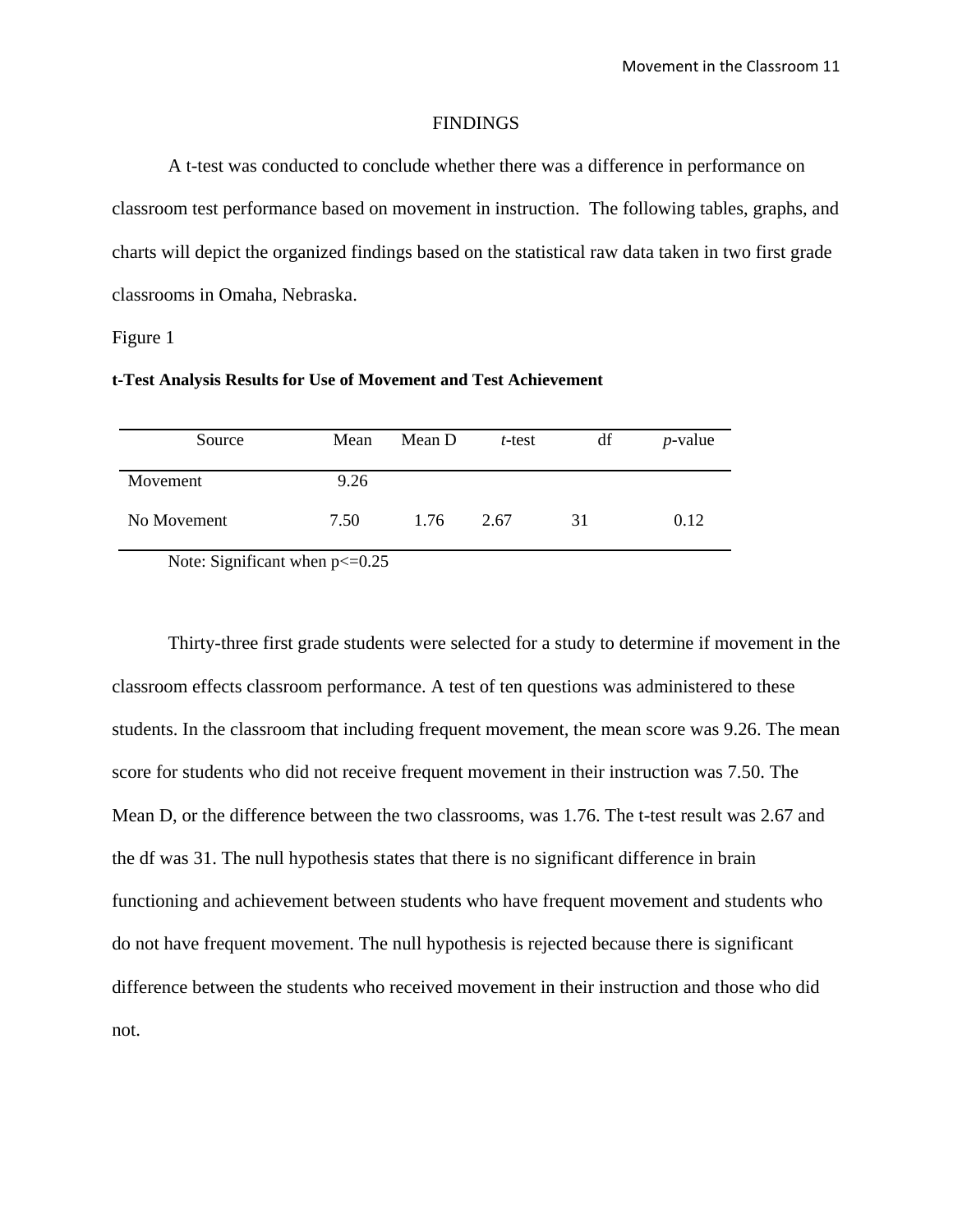



 The mean score for students in the classroom which included movement in the lessons was 9.26. This mean was 1.76 points over the classroom which did not use movement in the classroom. The bar graph above shows the difference in the performances of the two classrooms. Figure 3



There are four categories that a student's grade can fall into. The four categories are beginning, progressing, proficient, and advanced. Figure 3 shows the distribution of scores in the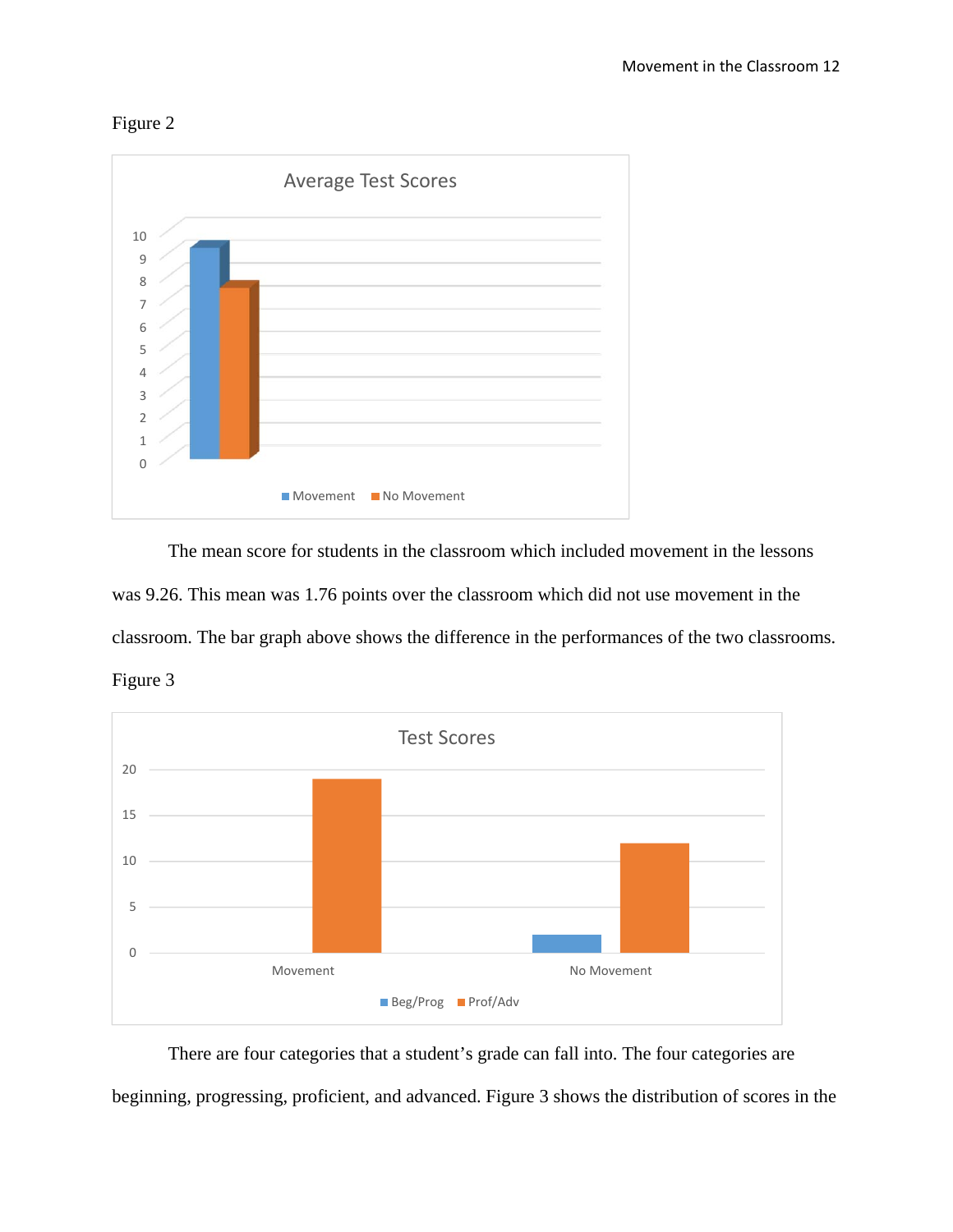two classrooms. 100% of the students in the classroom with movement in their instruction performed on or above grade level on their tests. 85.71% of students in the classroom where movement was not included in instruction performed on or above grade level. As is visible in the graph, students in the classroom which movement was included in instruction were more likely to perform better on their test.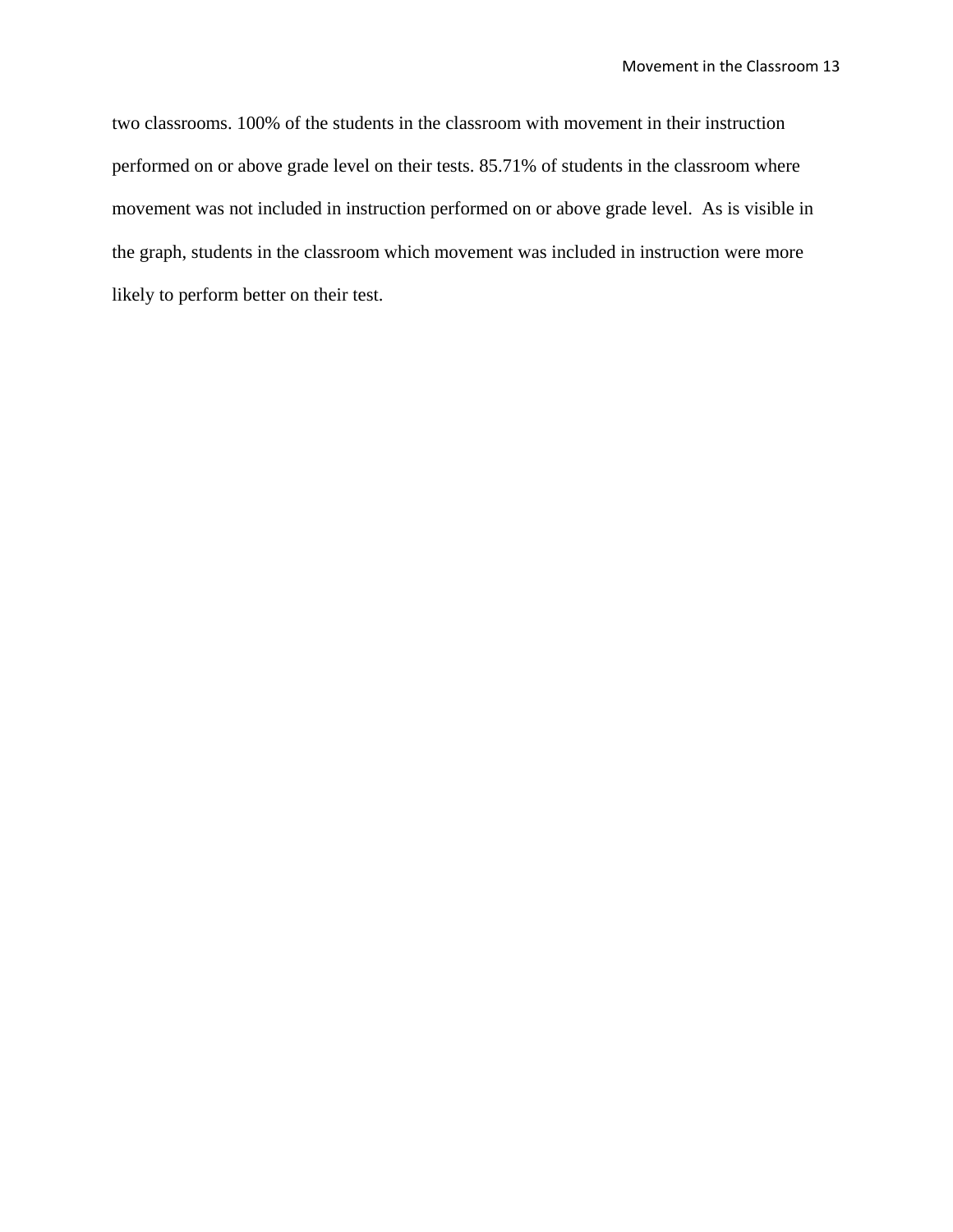#### CONCLUSIONS AND RECOMMENDATIONS

 Based on the current findings and outcomes, students who receive movement incorporated into their instruction perform better in an academic setting. The findings show that there is a significant difference between the performance of students whose instruction includes movement and those students whose instruction does not include movement. T-test results from a test given to first graders shows a result of 2.67. The p-value of the t-test is 0.12, therefore resulting in a rejection of the null hypothesis. This then shows there is a difference between the performances of students who do and do not receive movement incorporated in their instruction.

 These research findings are strongly supported by the conceptual underpinnings of the theories of Howard Gardner. There are many different ways that students learn. Bodily kinesthetic is one of the ways children learn best and this is supported by the research findings. There are many benefits to students having movement incorporated into their instruction. These benefits outweigh the negatives of movement incorporation.

 There are other studies that could be done based on this study. This study was done for one subject, with one set of information. Another study could be done to see movements effect on performance in other academic areas including math, science, social studies, and language arts. Another study could also be conducted to see if the information has made it to the student's long-term memory. These studies could be expanded district, state, or nationwide.

 Professional development is an essential part of education. Incorporating professional development on the importance of using movement, as well as data results will help teachers to be better prepared to incorporate movement into their lessons. Professional development using data results will help teachers see the benefits of using movement. Giving teachers this information will help the teachers have more confidence when using movement in their lessons.